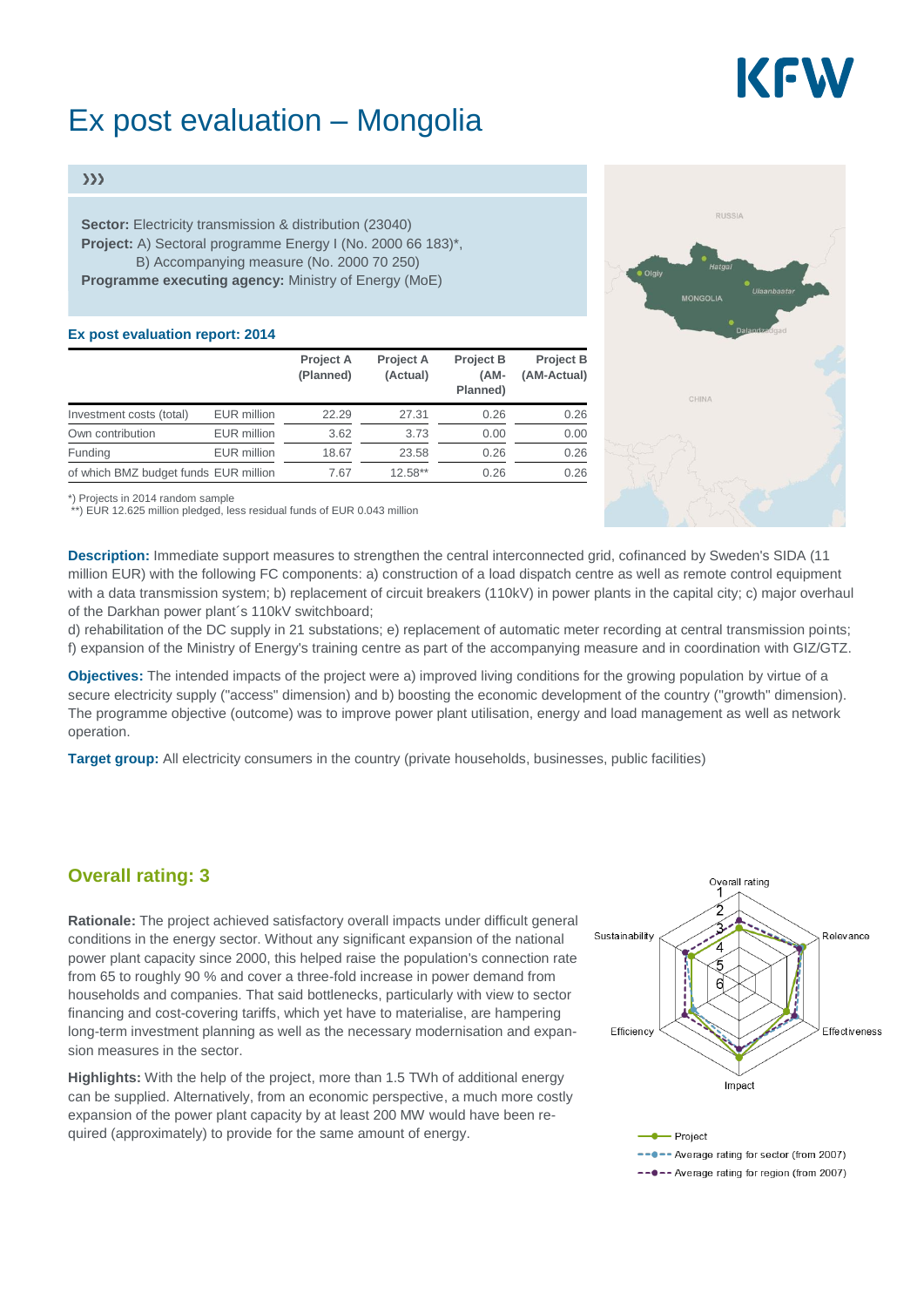

## Rating according to DAC criteria

### **Overall rating: 3**

Despite a clear shortcomings in the overall conditions (especially sectoral financing and insufficient cost recovery ratios due to the current pricing structure) the project itself still demonstrates satisfactory results. On the one hand, this is due to positive evaluations of relevance, effectiveness and overall developmental impacts, and to the operational staff´s high commitment and professionalism on the other. The project has had remarkable effects on the population and the dynamically growing economy so far, but almost all of the capacities established through the project have now reached their performance limits.

#### **Relevance**

At programme appraisal, shortages in electricity supply were - and continue to be - an obstacle to the country's economic development. The project addressed one of the largest developmental constraints by aiming to improve power plant usage and network operation in the central Mongolian distribution network. The installed power plant capacity has not significantly increased since programme appraisal (880 MW in 2000), while electricity sales over the same period almost tripled from roughly 1.6 to now 4.3 TWh, with electricity imports from Russia making up roughly 30 %. The increased demand can be explained primarily by the sustained economic growth at an annual rate of approximately 8 %, and an increase in the connection rate of the population from about 65 % in 2000 to the current figure of about 90%.

The project concept comprised necessary but not sufficient interventions in the electricity sector at a very significant point. Together with parallel financing from the Swedish SIDA it was designed – with a limited budget – as a set of immediate measures, which were far from being able to cover all the requirements in the field of electricity transmission.

The energy sector has been a top priority of German-Mongolian cooperation since the 1990s. At programme appraisal the project complied with the developmental priorities of German development cooperation (DC) and the Mongolian government. The project is still coherent with the development plans of Mongolia and the Mongolian-German sectoral strategy papers of 2010. Overall, its relevance can be considered good.

#### **Relevance rating: 2**

#### **Effectiveness**

The achievement of the project objectives was to be assessed against uninterrupted operation of the renewed circuit breakers over a period of ten years. With an eight year´s operation period without disruptions or breakdowns, this indicator can be plausibly expected to be fulfilled. However, it only reflects the programme results in part. The following indicators determined ex-post are used as complementary assessment benchmarks for this evaluation (output and outcome level):

- Power plant utilisation has increased by 60 % since the appraisal. This and the decreasing amount of non-delivered energy amounting to about 1.5 TWh per year cannot be entirely attributed to the programme measures (including load distribution), but significantly so.
- Despite the considerable expansion, losses in the central transmission network were reduced by approximately 40%.
- While the number of larger, unexpected disruptions or shutdowns before the load dispatch centre´s commissioning ranged between five and over twenty per year, this figure is now no more than one major disruption per annum.
- According to indications, the DC voltage replacement in 21 switchboard plants has significantly reduced the number of black-outs in the respective control and protection systems. However, this cannot be exclusively attributed to the programme measures.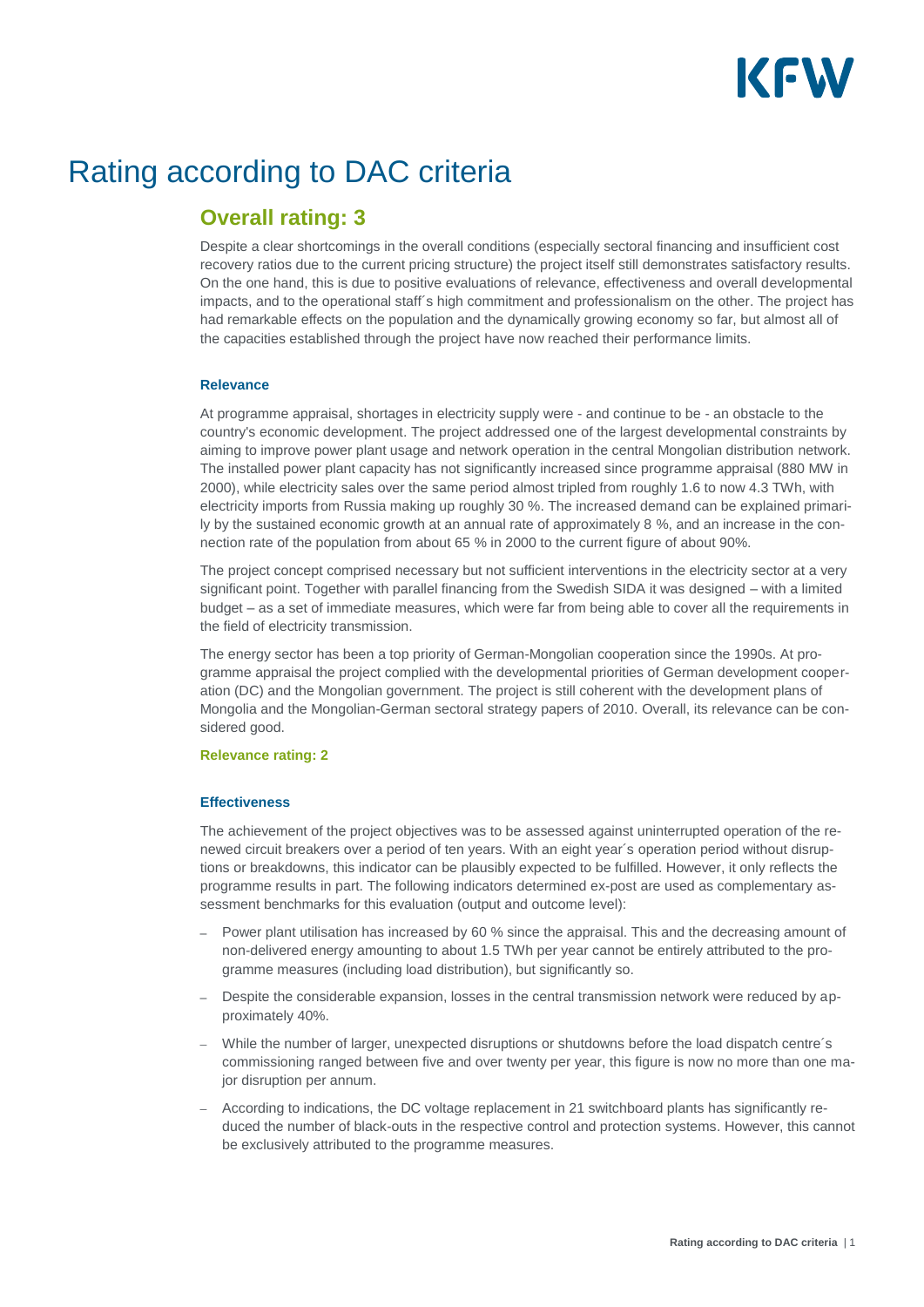

- The practice laboratories installed for the Ministry of Energy's training centres, contributed and still contribute to the development of the necessary expertise within the Mongolian energy sector and benefit the public utility companies as well as their customers.

Since 2000, the project measures have helped improve the quantity of supply to households and companies (network expansion, increase in connection rate) as well as quality (esp. supply security) without any significant expansion of power plant capacity.

It should be noted here that the positive effects cannot be attributed to the programme alone, as they are also the consequence of a parallel immediate sectoral aid programme implemented by the Swedish SIDA - which was closely coordinated closely with this project.

One drawback, however, is that - as a result of increased network load - some positive effects of the programme (such as the decline in losses and incidents) are being offset, at least partly, with no remedial action in sight as yet. Essential elements that were facilitated by the project have now reached their capacity limits. In particular, a further – now urgently necessary – extension of the existing load dispatch centre (comprising only the 13 most important switchboard plants out of 64) is no longer possible due to the original design, which was appropriate back then.

Summing up, the effectiveness of the project can be rated satisfactory.

#### **Effectiveness rating: 3**

#### **Efficiency**

The load dispatch centre and switchyards started operating with a delay of eighteen and six months, respectively; DC supply and automatic meter reading components were delayed for up to six years. This was due mainly to the late arrival of the consulting engineer as well as major coordination problems concerning the detailed design of the load dispatch centre and the switchyards. Establishment of the fibreglass-based communication systems expansion around Ulan Bator as well as the training centre went according to plan. The costs for all components are consistent with international standards. Considering favourable unit costs on the one hand and significant implementation delays on the other, production efficiency can be assessed as satisfactory.

From an economic perspective, a summarised assessment is not straightforward: Firstly, efficiency gains derived from improved power plant utilisation and the decrease in non-delivered electricity (more than 1.5 TWh/a - see above) should be highlighted as a positive result. In order to make such an amount of energy available, it would alternatively have required to build an additional power plant of more than 200 MW (approximately) costing four times as much as the amount invested in the current project. Secondly, however, there are limitations because of insufficient cost recovery ratios in the overall system. At best, operating expenses can be covered at the current average tariff of approximately 0.03 EUR/kWh; however, there is no leeway for replacement or similar investments. The current practice, whereby debt relief is granted to operators by the state at short notice or loans are provided at reduced interest rates (normally on an ad hoc basis) does not allow for long-term investment planning. However, that is exactly what is urgently required - given the investment backlog coupled with the parallel increase in demand for power by approximately 10 % p.a.

Altogether, we assess the project's efficiency as just satisfactory.

#### **Efficiency rating: 3**

#### **Impact**

The overall objective was to contribute to economic development as well as to improved living standards in central Mongolia via a more efficient electricity supply, without specific indicators having been set.

Even though power supply is still beset by considerable shortages, the project clearly supports supply security – through improvements that are necessary but far from sufficient. Therefore, positive effects on the country's economic development can be plausibly claimed. The supported measures improve the availability of electrical energy and allow the more efficient management of the sector, thereby helping to eliminate economic bottlenecks. Otherwise the supply situation would be far more precarious.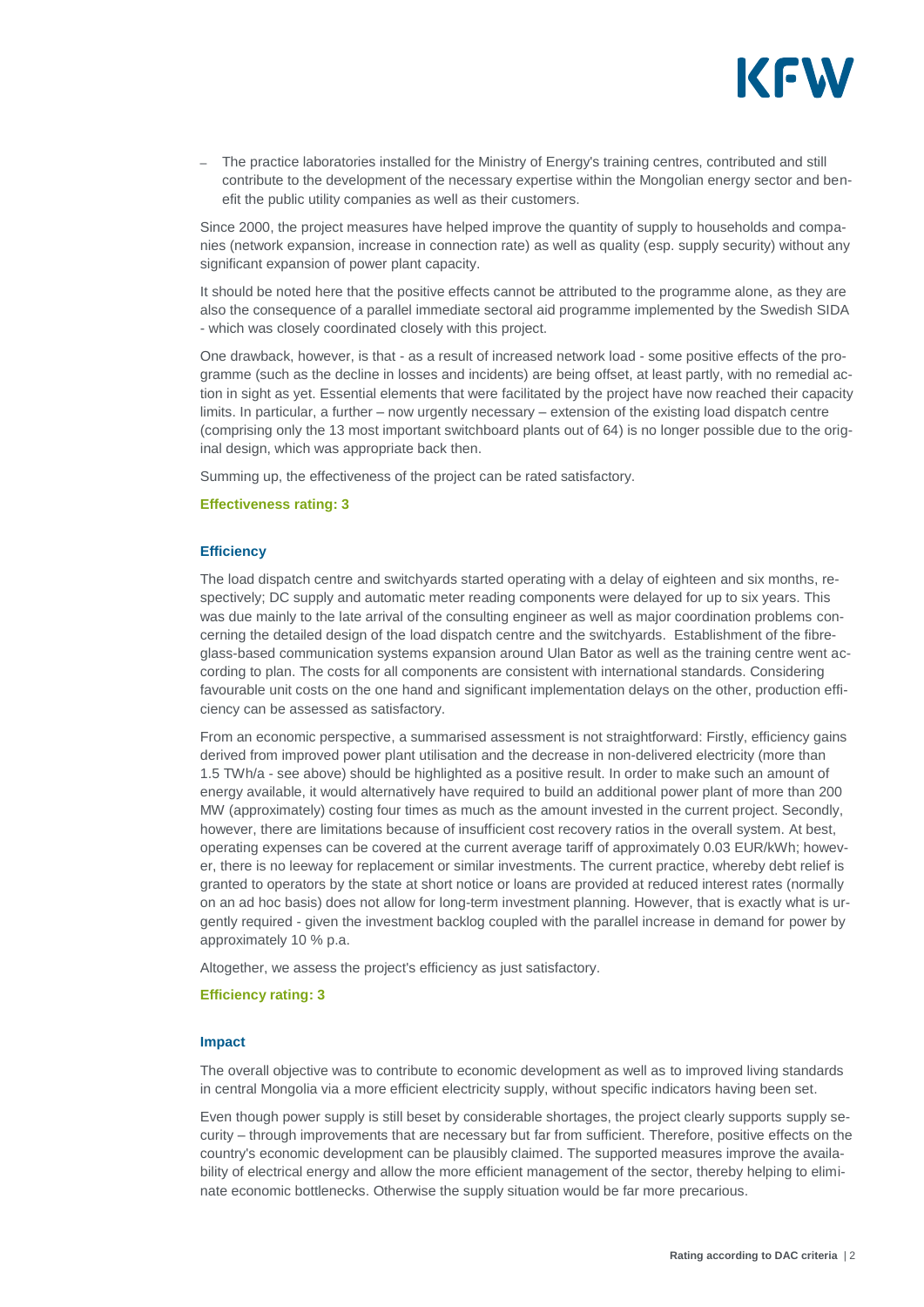

Due to limited power plant capacities and external challenges (see above) the project has been prevented from exercising its full potential, and increasingly so. Extensive investment in the modernisation and development of the system is urgently needed (including the renewal of the load dispatch centre, standardisation of the automatic meter recording by standardising the meter types and the communication protocols, rehabilitation of all switchyards, compensation of reactive power, network-wide fibreglass communication).

If the aforementioned stabilisation effects (see section on "Effectiveness") are compared to the trend for electricity demand, the contribution to economic development can be quantified to a certain extent. Demand nearly tripled from 1.6 TWh in 2000 to 4.3 TWh (2013), without significant expansion of power plant capacity.

The project has contributed to improved standards by expanding the network and therefore allowing for increase in the population's connection rate from approximately 65% currently about figure 90%. Power generation in Mongolia is predominantly accompanied by heating supply; thus, the increased availability and more reliable operation of power plants has led to improved heating services for the urban population living around the power plants. -This is of particular importance, given the extreme climatic conditions in the country.

Overall we assess the project´s developmental impacts as good.

#### **Impact rating: 2**

#### **Sustainability**

The transmission utilities have qualified and – as far as could be stated during the mission - motivated staff, which is also reflected by the low staff turnover (< 5 % p.a.). Due to the prevailing operational challenges (especially in financial terms), crisis management frequently remains the only option; according to information received, this approach sufficiently smooth operations. The recent network expansion also led to an increase in complexity and operational management requirements for power generation and transmission.

In order to guarantee the sustainability of the project's positive effects, the utilities' financial situation has to be improved in a way that enables regular maintenance and repair of the facilities as well as timely rehabilitation of more vulnerable system components. Targeted price increases are inevitable in our opinion, which will appropriately have to take into account the different customer groups' ability to pay.

According to previous experience, the political importance of the sector is so high that a financial "dehydration" of the utilities appears unlikely. However, selective support measures by the government tend to be delivered ad hoc and on short notice; the price of this is inadequate planning security on the utilities' side. The plants supported through the project have at least been operated properly so far. For instance, a tele service and maintenance agreement with a supplier specifically for the maintenance of hardware and software in the load dispatch centre was financed from own funds.

Overal,l the sustainability of the project can be rated satisfactory.

#### **Sustainability rating: 3**